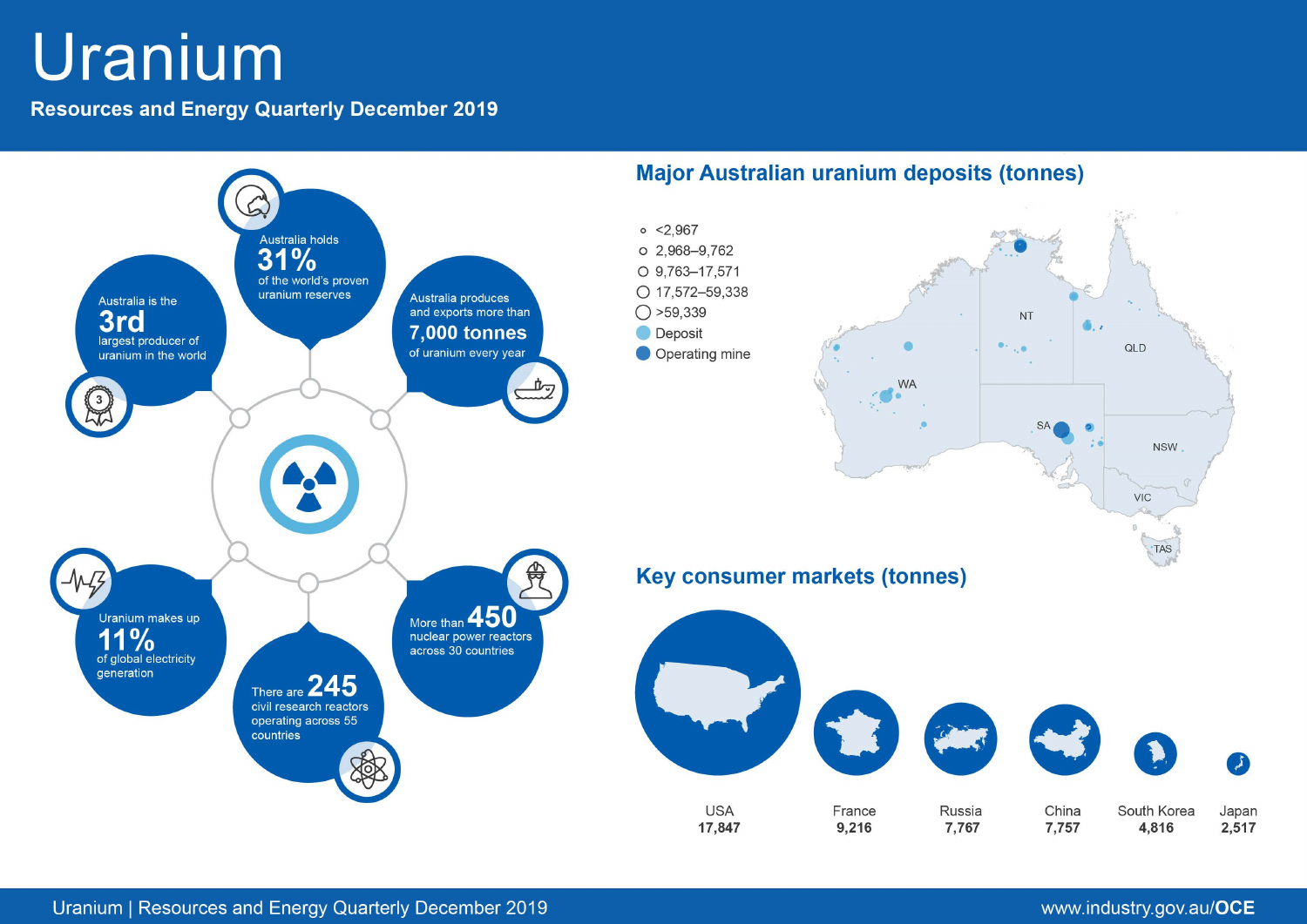# **9.1 Summary**

- **Uranium prices are expected to lift gradually over the outlook period.** driven by supply cuts and slow growth in demand. Prices are forecast to rise above US\$35 by the end of 2021.
- **Uranium production in Australia is expected to decline over the outlook** period, as output winds down at the Ranger mine ahead of its scheduled closure at the start of 2021.
- Australia's uranium export earnings will likely be affected by falling production, with lower volumes offsetting the impact of higher prices, leading to a small decline in export values (to \$555 million) by 2020–21.

# **9.2 Prices**

## Uranium prices are largely stable, but change is in prospect

Uranium prices remained at around US\$25 a pound in November, where they have been since large producers in Kazakhstan and Canada cut their output in 2018. The resulting large cut in global supply led to a structural lift from the historical price lows of 2017, but prices remain modest, with upward momentum having petered out.

This may change in coming months. Utilities around the world — but especially in the US — have held back on significant buying in recent months amidst uncertainty around US policy and potential changes in tariffs. It is likely that this will reverse in the near future, with a shift towards more active buying leading to some small upward pressure on spot prices towards the end of 2019. Risks to this prospect include the possibility that the US refuses to grant further waivers to Russia for ongoing engagement with Iran's nuclear power program, which would lead to greater uncertainty and instability.

Reactor constructions in Asia, the Middle East and Eastern Europe are expected to lead to sustained but slow upward price pressure over time (Figures 9.1 and 9.2), with a potential for stronger growth should inventories run short before new supply comes online.

#### **Figure 9.1: Uranium price outlook**



Source: Cameco Corporation (2019) Uranium Spot Price; Ux Consulting (2019) Uranium Market Outlook

#### **Figure 9.2: World nuclear power generation**



Source: International Energy Agency (2019); World Nuclear Association (2019); Department of Industry, Innovation and Science (2019)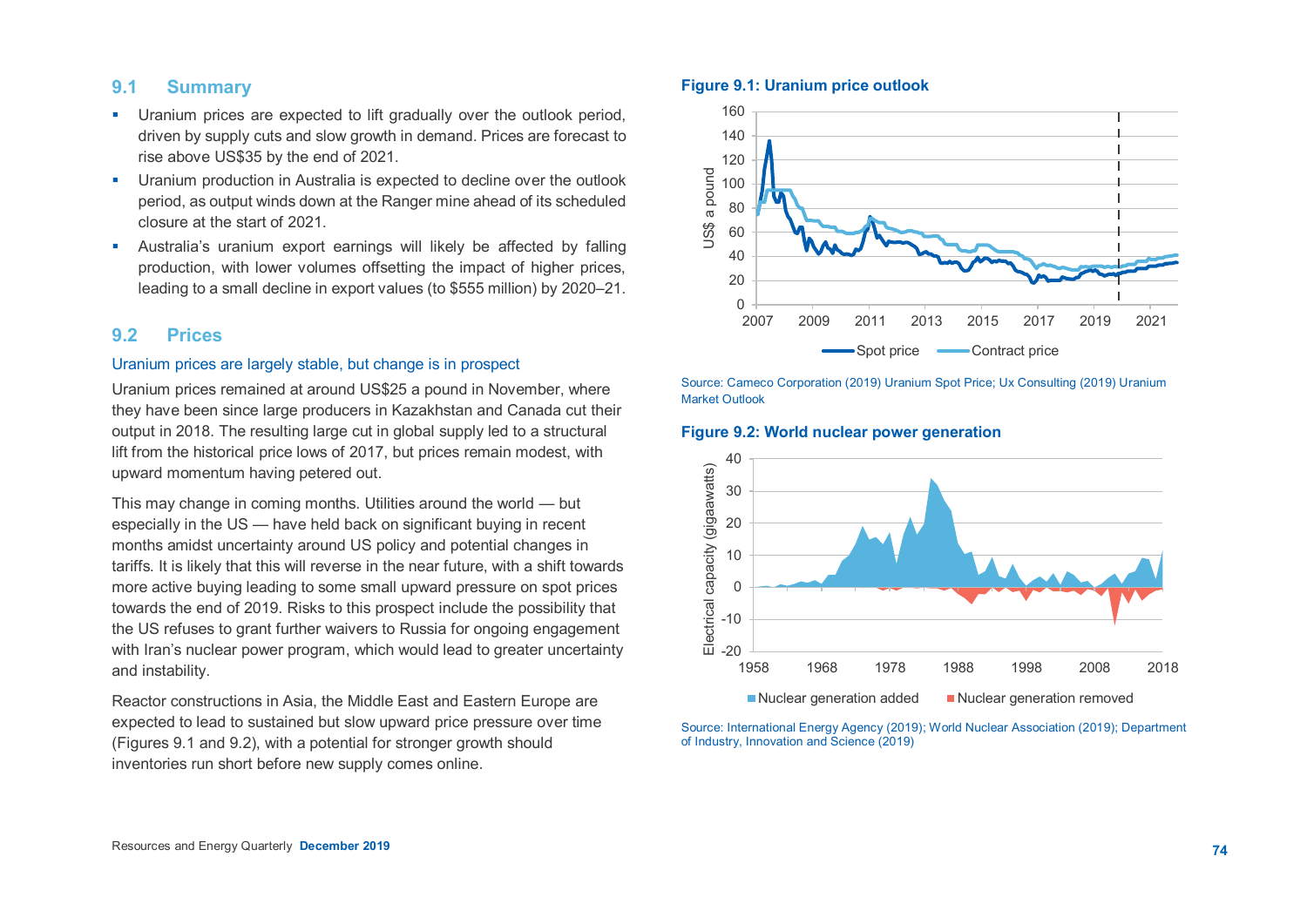# **9.3 World consumption**

#### Nuclear power growth faces a significant potential upside

Uranium demand is expected to grow moderately, from 85,300 tonnes in 2018 to 90,400 tonnes by 2021 (Figure 9.3). Most reactor growth in the medium term is driven by Asia (Figure 9.4), but global demand sources are diversifying.

Several countries have progressed long-term plans to expand into nuclear power in recent months. On 23 October, Ethiopia and Russia signed an intergovernmental agreement on cooperation for peaceful use of nuclear energy. The agreement set out a legal framework for cooperation in the development of nuclear infrastructure in Ethiopia, and included regulation and safety, fuel storage, and compliance with international standards.

China achieved criticality at its Qixing (Venus) III reactor in October. This is the country's first lead-bismuth alloy zero-power reactor, and criticality represents an important milestone in progressing development of liquid metal cooled reactors. A range of other Chinese reactors are also progressing towards completion after a lull in reactor connections over the second half of 2019. At least eight reactors are now expected to commence commercial operations in China over the next 12 months.

In Pakistan, commissioning for the first of two Hualong One nuclear power reactors has begun. The reactor is expected to commence generation 2021, with construction having started in 2015.

India has announced plans to add 17 more nuclear reactors to its already-substantial construction pipeline. The country will also adopt a 'fleet mode construction' model to improve standardisation and capitalise on scale, with intent to reduce costs and construction times significantly.

In Bulgaria, unit 6 of the Kozloduy reactor has had its operating licence extended for an additional 10 years, allowing it to run until the end of 2029. Previously, Kozloduy unit 5 was granted a similar extension, extending its operation period out to 2027. A €360 million upgrade to the facility seeks to extend the operating period for a potential further 20 years, ensuring generation continues into the 2040s. The Kozloduy plant provides more

#### **Figure 9.3: World uranium consumption and inventory build (U3O8)**



Source: International Energy Agency (2019); World Nuclear Association (2019); Ux Consulting (2019)

#### **Figure 9.4: New nuclear capacity: medium-term expansion**



■ Under construction Planned

Source: International Energy Agency (2019); World Nuclear Association (2019); Department of Industry, Innovation and Science (2019)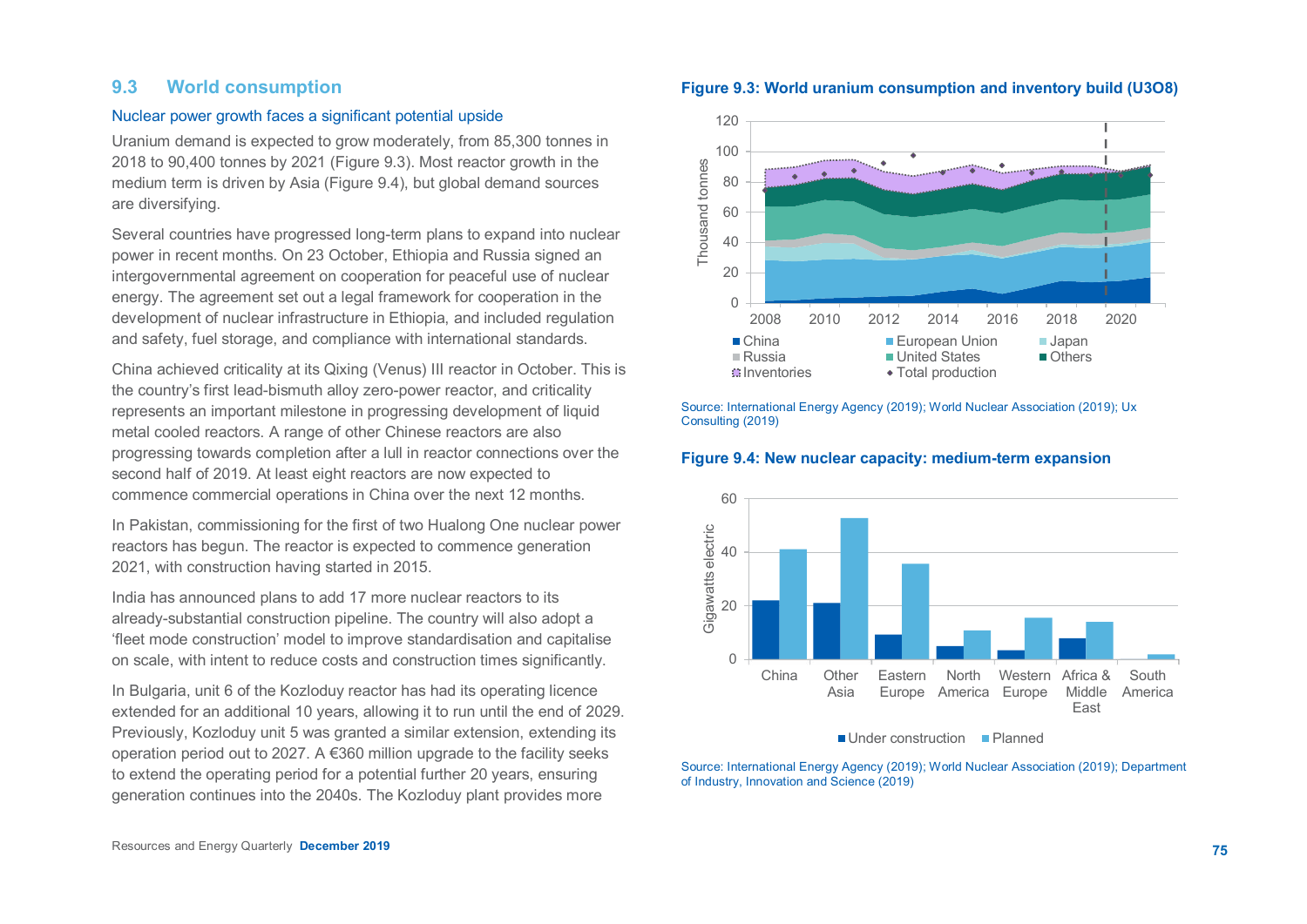than one-third of total electricity in Bulgaria.

A 20-year operating extension has also been granted to the Koeberg nuclear plant in South Africa. This extends the operation of the reactor out to 2044. The South African Government has also launched a new build program as part of its expanded energy plans, which focuses on a more diversified energy mix. Nuclear power is viewed as a means to reduce reliance on a narrow range of energy sources, with the government now targeting an extra 25,000 megawatts of nuclear generating capacity.

In Japan, two reactors have failed to complete mandatory security upgrades on schedule, and will be closed temporarily next year to complete them. Two more reactors may also face an operating hiatus.

# **9.4 World production**

## Conditions for uranium producers are belatedly improving

In aggregate, global mine production is expected to edge up from 62,300 tonnes of triuranium octoxide (U3O8) in 2019, to 64,800 tonnes by 2021 (Figure 9.5). Large producers in Kazakhstan and Canada remain committed to lower production over the period to 2021, though the large cuts in output enacted over the last 18 months appear now to have ended.

Over the next three to five years, uranium production is projected to shrink further as existing mines including Cigar Lake in Canada, COMINAK in Niger, the Ranger mine in Australia, Rössing in Namibia, and Akdala and Zarechnoye in Kazakhstan all approach the end of their life. At this stage it is not clear where production will come from to fill the supply gap, with low prices acting as a deterrent for any rapid investment in uranium mining.

On the technology front, BWX Technologies has announced that production of its high-assay low-enriched nuclear fuel will increase over coming years. To date, material made by the company has largely been limited to specialist applications, with the expansion intended to position the company for an expected rise in demand, notably from the US Department of Defence micro reactors. The fuel has capacity to operate in particularly high temperatures, but is not yet widely used commercially.

Source: International Energy Agency (2019); World Nuclear Association (2019); Ux Consulting (2019)

### **Figure 9.6: Australia's uranium exploration**



Source: International Energy Agency (2019); World Nuclear Association (2019); Ux Consulting (2019)



## **Figure 9.5: World uranium production and secondary supply (U3O8)**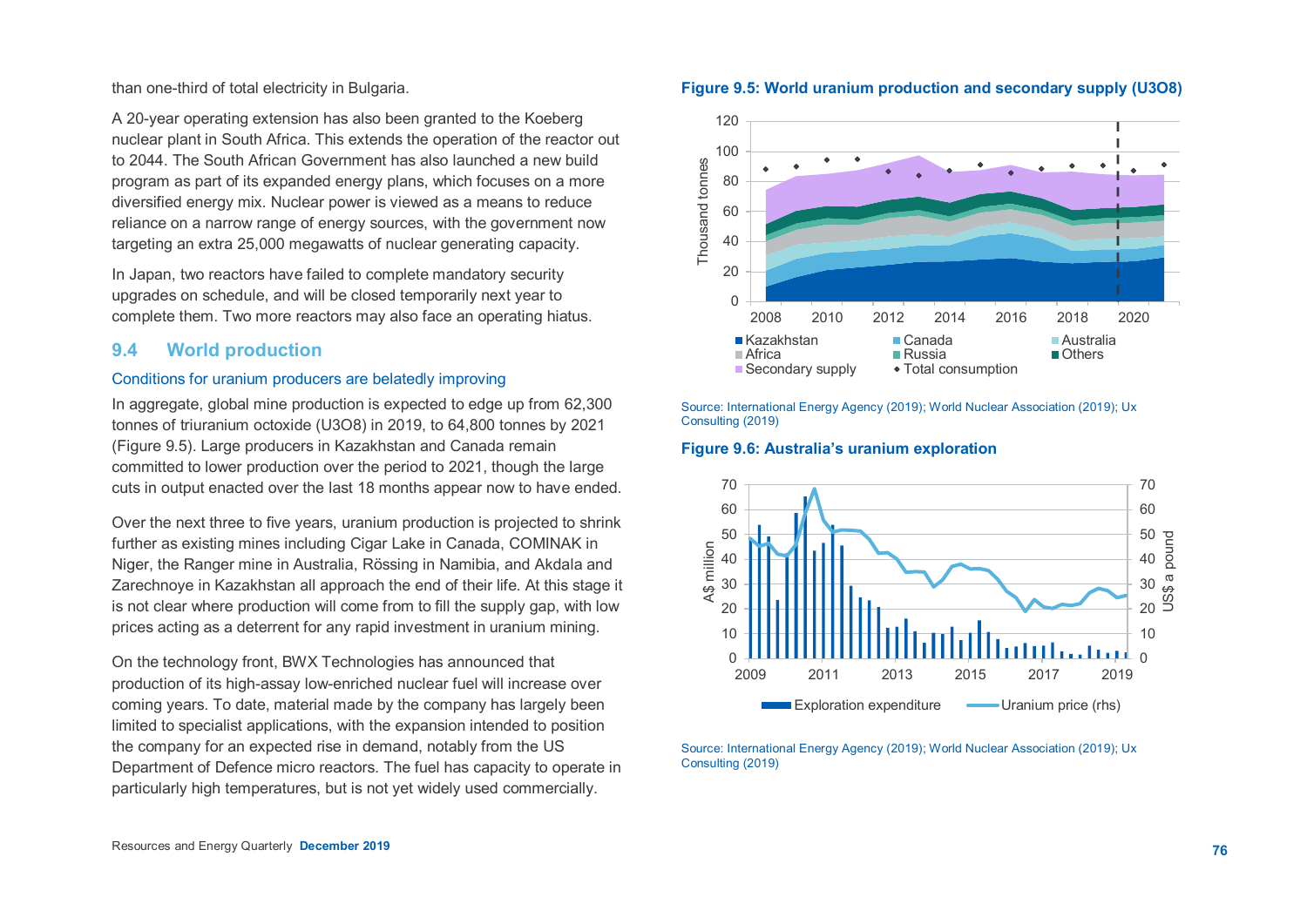## **9.5 Australia**

#### Low prices have sharply reduced uranium exploration

Only \$2.5 million was invested in uranium exploration in Australia in the September quarter (Figure 9.6). This is around half the level of a year ago and well below the peak in 2010, when quarterly exploration was above \$40 million.

Exploration was mostly limited to the Northern Territory, Queensland and South Australia, and is not expected to ramp up significantly in any state until prices recover noticeably.

## The closure of Ranger will drive a decline in production by 2021

Australian uranium output and production are set to decline from 2020, as the Ranger uranium mine remains on schedule to close in January 2021. The cost for closure and rehabilitation of the site lifted to \$808 million in 2019 as additional water treatment, tailings transfer and revegetation needs were identified. However, closure and rehabilitation remain on schedule.

BHP has announced the discovery of additional mineralised intercepts of uranium, along with copper and gold, following drilling at its Oak Dam site, which is located 65 kilometres south-east of Olympic Dam. Additional drilling and examination of the deposits is ongoing, but the discovery presents an opportunity for further uranium exports from South Australia in the future.

#### Conditions for exporters remain difficult, but price growth should help

Following the trajectory of production, export volumes are expected to decline from 2019–20, though price growth may provide some offset (Figures 9.7 and 9.8). Export earnings are similarly expected to decline, to \$555 million by 2020–21, with slow growth in prices failing to offset lower volumes.

## Revisions to the outlook

Australia's forecast uranium export earnings are largely unchanged from the September edition of the *Resources and Energy Quarterly*.

## **Figure 9.7: Australia's uranium production**



Source: BHP (2018); Operational Review, Department of Industry, Innovation and Science (2019); Energy Resources of Australia (2018); ASX Announcements — Operations Review; company media announcements (2019)

#### **Figure 9.8: Australia's uranium exports**



Source: Department of Industry, Innovation and Science (2019)